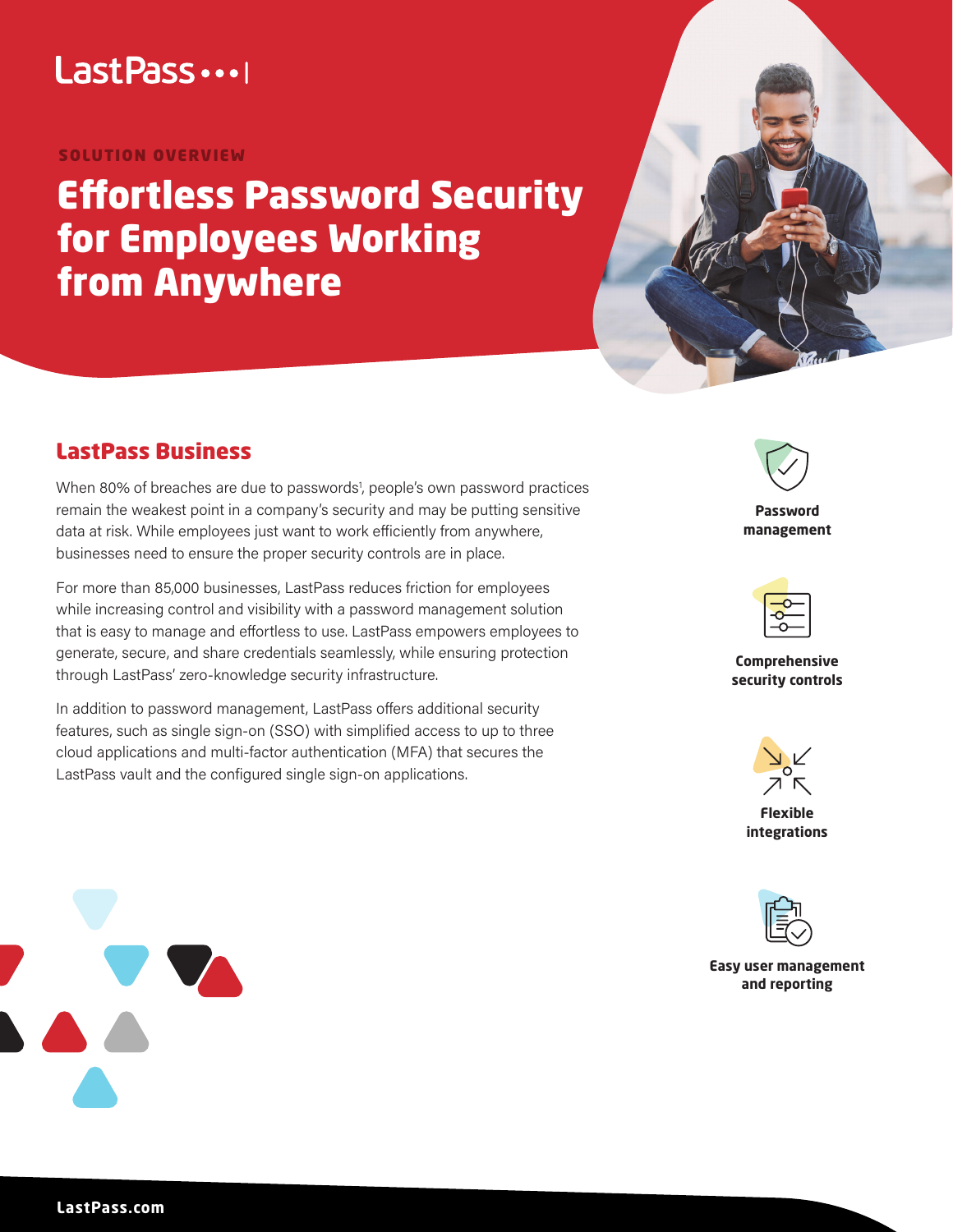#### **Frictionless employee experience**

Simple and easy to use password manager to improve employee password hygiene and company security posture.

#### **Convenient password sharing**

Secure and flexible sharing for collaborative teams – from IT to marketing groups – while maintaining accountability. By using generated passwords and revoking access in real time, LastPass ensures that company data doesn't leave with departing employees.

#### **Flexible, granular controls**

With over 100 customizable security policies to choose from, the Admin Console is the command center for securing employee access across the organization.

#### **Plug-and-play integrations**

Through scalable, automated integrations with user directories, LastPass simplifies employee onboarding and offboarding by providing seamless integrations for Microsoft Active Directory, Microsoft Azure AD, OneLogin, Okta, and Google Workspace.

#### **High adoption, fast results**

LastPass is not only easy to set up and maintain, but selfguided resources and built in dashboards also help admins with rollout and employee communications so businesses can achieve better results with no extra services required.

#### **Actionable insights with Dark Web Monitoring**

Stop worrying about data breaches. LastPass monitors your employees accounts and sends them an alert if information is compromised to keep their accounts safe.

#### **Designed for security first**

We're uncompromising when it comes to data security. User data is encrypted and decrypted at the device level so that the master password – and the sensitive data stored in LastPass – are kept secret, even from us. Plus, you can augment security for LastPass accounts with multi-factor authentication.